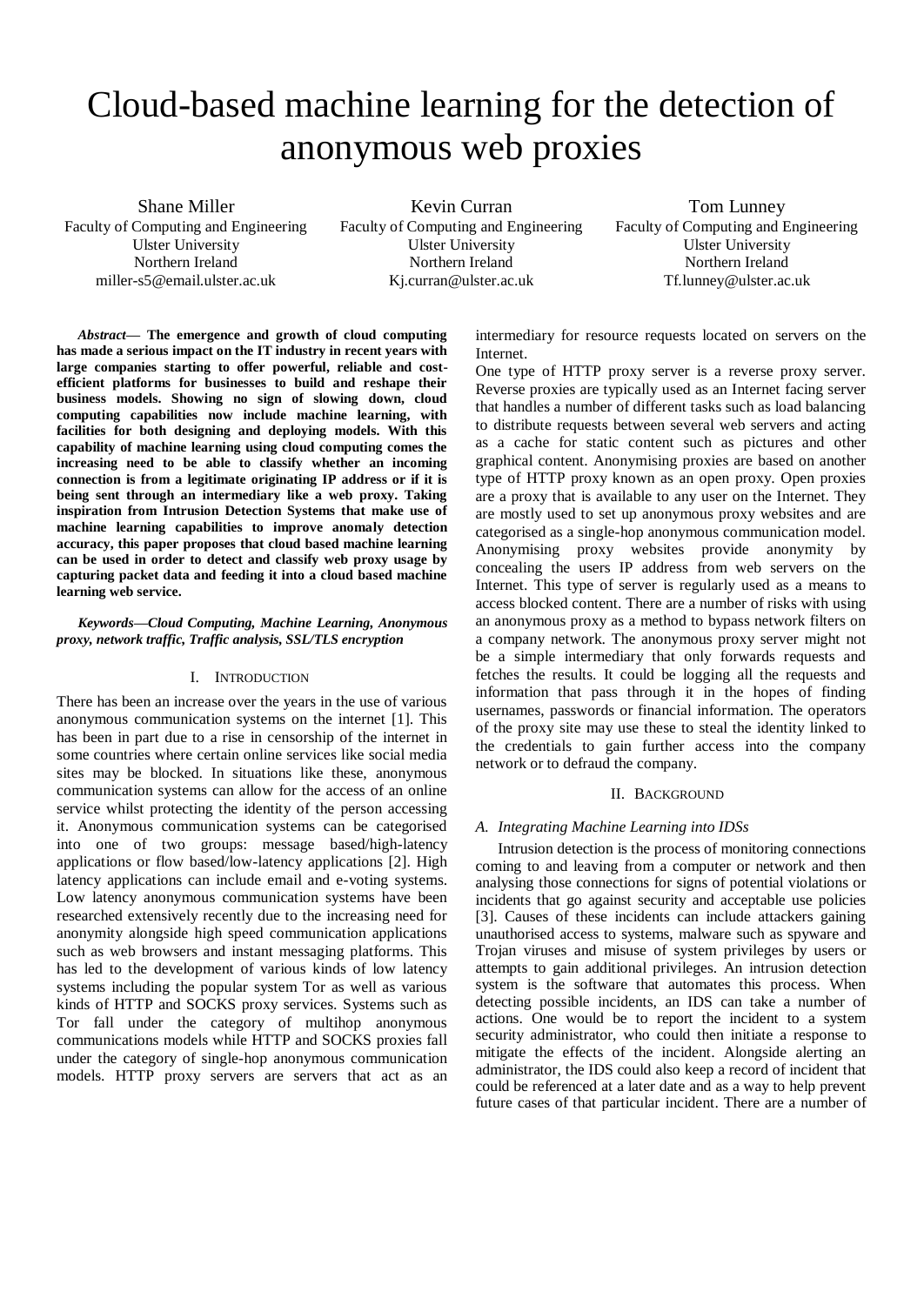different types of IDS. These are: Network based, Host based, Network Behaviour and Wireless [3]. Network based systems monitor the traffic of a network using sensors placed at certain parts of the network and IDS management servers. They analyse the activity recorded by the sensors in order to identify incidents of intrusion. Fig.1 shows the typical layout of a network that includes a network based IDS. Host based systems differ from network based systems by monitoring a single host. NBA systems monitor network traffic in order to identity threats that generate unusual traffic flows such as malware or port scanning attempts. Wireless IDSs apply similar techniques to network based systems specifically to wireless network traffic that makes use of wireless networking protocols. The proposed research aims to create a type of network based intrusion detection system. Integrating machine learning techniques into the IDS will be used as a method to increase the ability and accuracy of the detection system. Machine learning techniques include various kinds of artificial neural networks and classification techniques as well as genetic algorithms and fuzzy logic. There has been various research studies looking into integrating machine learning into IDSs with the recent trend being in improving the machine learning aspect by combining different techniques to increase detection accuracy and to decrease the computational effort required to train the systems. [4] proposed a feature representation technique using a combination of the cluster centre and nearest neighbour approaches. Experiments that were carried out made use of the KDD-Cup99 dataset and showed that the approach required less computational effort to provide similar levels of accuracy to k-NN. [5] proposed a multiple level hybrid classifier that combined supervised tree classifiers with unsupervised Bayesian clustering. Performance of this approach was also measured using the KDD-Cup99 dataset and experiments showed that it provided a low false negative rate of 3.23% and a false positive rate of 3.2% with a high detection rate for both known and unknown attacks. [6] made use of a Support Vector Machine (SVM) for classification and a clustering tree technique called Dynamically Growing Self-Organising Tree (DGSOT) to improve the training times of the SVM. Experiments were carried out using the DARPA98 dataset and showed that using a clustering tree helped to



Fig. 1. Network Based Intrusion Detection System.

increase the accuracy rate of the SVM and lower the rates of false positives and false negatives. [7] provided a system that made use of both genetic algorithms and fuzzy logic to create a genetic fuzzy classifier to predict different behaviours in networked computers. Their results showed that there was a benefit to using fuzzy logic to pre-screen rules before classifying with the genetic algorithm as it decreased the time needed to train the system. However the systems accuracy in detection did not show much increase and actually showed a decrease in accuracy in some classes compared to other approaches. An earlier study used 3 different anomaly detection techniques for classifying program behaviour [8]. These techniques were an equality matching algorithm for determining what was and wasn't anomalous behaviour, a feed forward backpropagation neural network for learning the program behaviour and the third being a recurrent neural network called an Elman network for recognising recurrent features of program behaviour. Their study showed that the performance of intrusion detection benefited greatly from the use of the backpropagation network and the Elman network. The general consensus that can be gathered from these studies is that the use of machine learning techniques does improve the accuracy and performance of intrusion detection systems.

#### *B. Cloud Computing*

Cloud computing is defined by the National Institute of Standards and Technology (NIST) as a model for enabling ubiquitous, convenient, on-demand access to a shared pool of configurable computing resources that can be rapidly provisioned and released with minimal management effort or service provider interaction [9]. The idea of cloud computing is not a recent one. The concept of computing facilities being provided to the public as a utility was already being explored as early as the 1960s however the actual term "cloud" only started to gain popularity after it was used to describe the business model of providing services across the internet by Eric Schmidt in 2006 [10]. Today the industry is growing rapidly with costs decreasing rapidly and is largely dominated by companies based in the USA, such as Amazon, Microsoft, Google and IBM [11]. There are a number of different service models available which describe the capability of specific cloud services. These are Software as a Service (SaaS), Platform as a Service (PaaS) and Infrastructure as a Service (IaaS) [9]. SaaS describes the capability provided to the consumer to use the provider's applications running on the provider's infrastructure. PaaS is the capability provided to the consumer to deploy consumer-created or acquired applications created using programming languages, libraries, services and tools supported by the provider. The consumer does not manage or control the underlying infrastructure that is left to the provider. The consumer however has control of the deployed applications and possibly settings for the hosting environment. IaaS describes the capability provided to the consumer to provision processing, storage and other fundamental computing resources where the consumer is able to deploy and run arbitrary software including operating systems and applications. The consumer does not manage the underlying infrastructure but has control over the operating systems that will be used, how much and what type of storage to use and what applications will be deployed with the possibility of limited control of select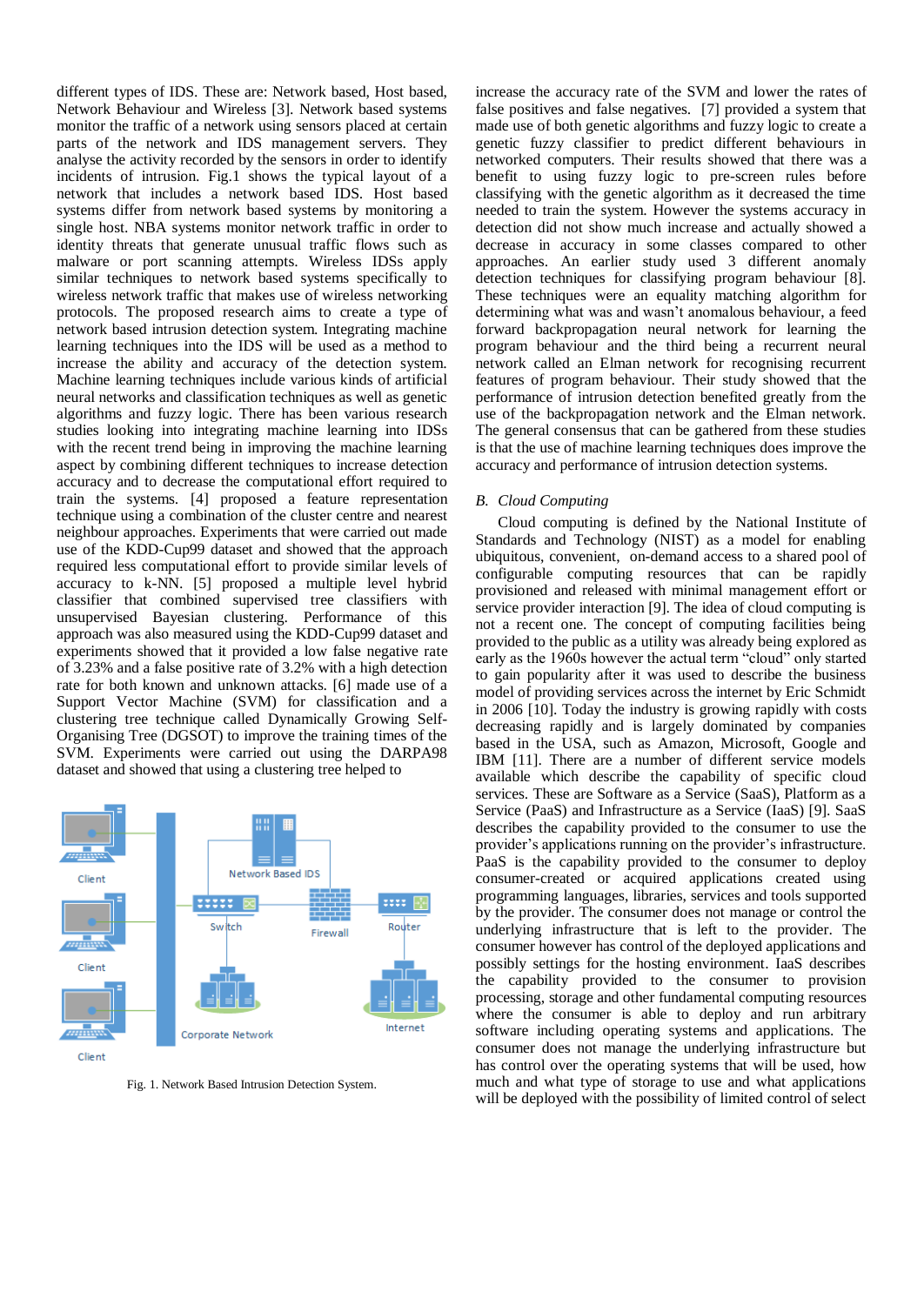networking components. There are a number of possible deployment methods of a cloud computing service. These are: Community cloud, Private cloud, Public cloud and Hybrid cloud. A community cloud deployment is where the infrastructure is provisioned for use by a specific community of consumers from multiple organisations that have a shared goal. This can be managed and operated by one of more of the organisations in the community or a third party. A private cloud deployment is where the cloud infrastructure is provisioned for exclusive use by a single organisation of multiple consumers. It can be managed and operated by the organisation, a third party or a combination of the two. A public cloud deployment is for open use by the general public. This instance can be owned, managed and operated by a business, academic or government organisation. Finally, a hybrid cloud deployment is a composition of two or more of the above cloud infrastructures. With the rise in popularity of machine learning in research, cloud computing providers have, in recent years started to incorporate machine learning into the services that they are offering. All of the companies mentioned above offer this, with amazon offering it as part of their AWS platform , google offering a Prediction API , IBM offering its Watson Analytics service and Microsoft offering its Azure Machine Learning studio . For this study, Microsoft's Azure will be used.

# *C. Azure Machine Learning*

Azure Machine Learning studio is a cloud service that provides an IDE-like workspace to allow for easier building, testing and deployment of predictive analytic models. Models can be constructed by dragging and dropping dataset and analysis modules into a workspace area. Modules can be added iteratively to help pinpoint problems. Predictive analysis helps you predict what will happen in the future. It is used to predict the probability of an uncertain outcome. Azure offers various types of statistical and machine learning algorithms aimed at predictive analysis such as neural networks, boosted decision trees and linear regression. Azure outlines a 5 step process to building an experimental predictive model: gather raw data, pre-process the data to clear the data of missing values or other mistakes, define the features that the model will be trained on, choose and train a learning algorithm, test the algorithm [12]. Once the model is trained and is predicting the test data accurately it can be deployed as a web service. Azure replaces the original dataset with a module to allow input from the web. Using the C#, python or R programming languages in conjunction with the URL of the deployed web service and a generated key, data can be sent to the web service to be analysed. There have been a number of recent studies that have made use of azure's machine learning studio. [13] proposed a generalised flow within azure that would accept multi-class and binary classification datasets and process them to maximise the overall classification accuracy. Two sets of experiments were run. The first was to benchmark the azure machine learning platform using three public datasets. The second was to evaluate the proposed generalised flow using a generated multi-class dataset. The results showed that the generalised

flow improved accuracy in all but one of the comparisons with prior work. [14] describes a methodology to obtain a real-time view of traffic issues in a city using status updates, tweets and comments on social media networks using state of the art machine learning. The machine learning was provided by the Azure machine learning studio. Data from various social networks is polled continuously by a worker role process hosted in azure. The machine learning studio is used to process the data and analyse the text being imported. For the experiment they annotated 1100 social network feeds for 4 cities. This data was then split into training, cross validation and testing datasets which were used to train and test the machine learning algorithms in azure machine learning studio. Classification accuracy for one social network ranged from 90-95% whereas on another it was just higher than 75%. [15] proposed a method aimed at grading short test answers using machine learning techniques implemented in azure. Experiments were run using 152 samples of student answers to a computer science question. The experiment showed that the system was able to grade all of the answers correctly after testing. [16] proposed an anti-fraud web service that employed machine learning algorithms for predictive analytics in order to reduce the costs of infrastructure and software. Azure machine learning studio was used to provide the machine learning aspect. When building the machine learning model in azure, they experimented with several algorithms for two-class classification. Using Azure's built in Score Model module, they were able to achieve an accuracy of 88% and went on to publish the model as a web service that was capable of performing anti-fraud activities whilst reducing the cost of such a service to virtually zero.

#### *D. Web Proxies*

Anonymous web proxies come in many different forms. Some proxy scripts are produced using PHP based or CGI (Common Gateway Interface) based scripts. The reasoning behind the use of these technologies is that they both provide the functionality that an anonymous proxy requires and they are compatible with both UNIX-like and Windows hosts. To access the anonymous proxy a user client needs to connect to the proxy server first. From there, they are then able to send a request to the website anonymously. The proxy script takes the clients request and issues its own request to the destination website, receives the data back and forwards it on to the client. This is shown in Fig. 2. Glype is a PHP based script and is one of the most common and popular web proxy scripts available on the internet. This is due to its support for content like JavaScript and to its ease of



Fig. 2. Proxy Connection.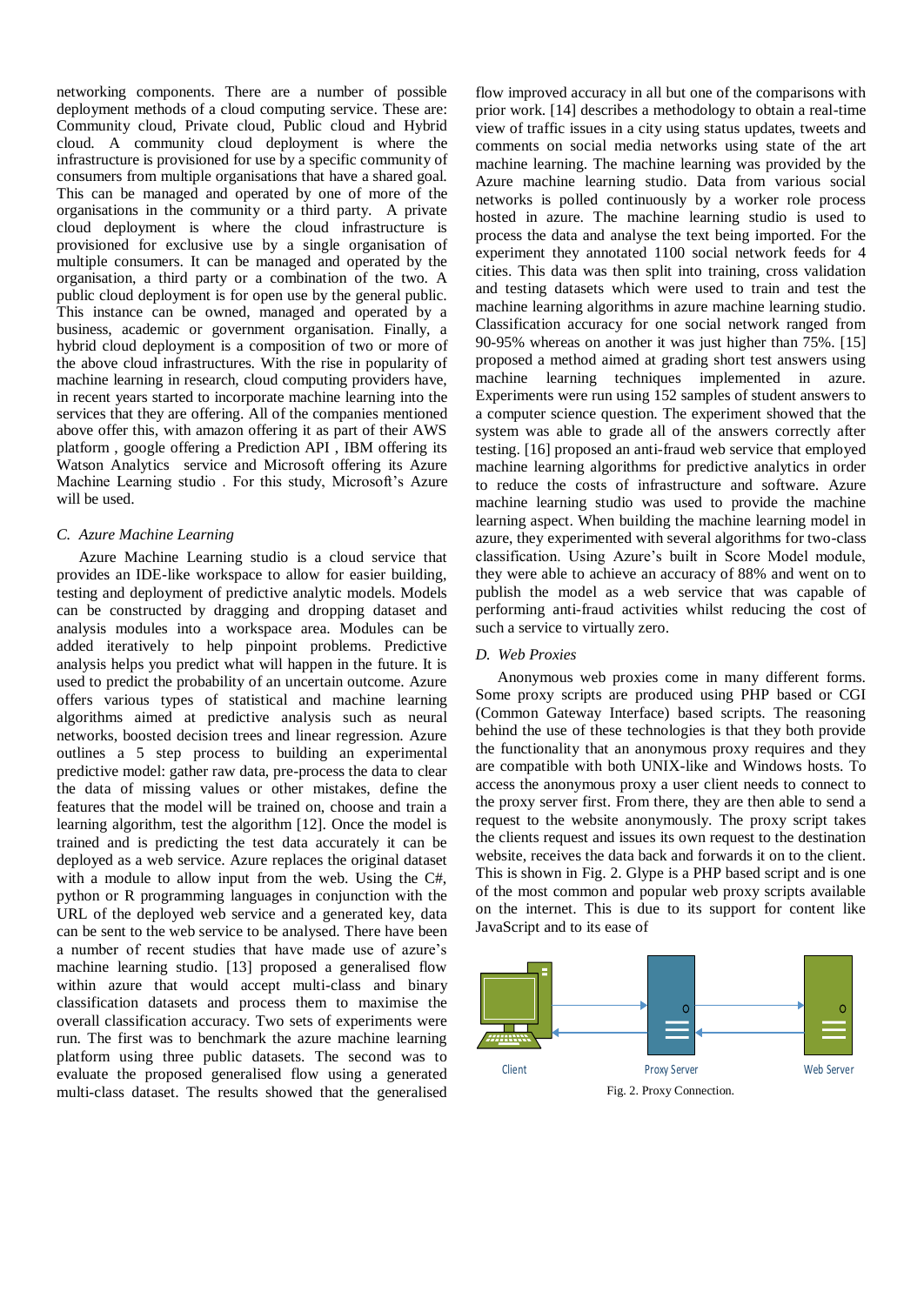set up and use. To set up a Glype proxy server, a user must download the proxy files from the Glype website and then relocate the files to the correct directories on their webserver. Another option would be to use one of the many existing proxy sites already available. The Glype website provides a list of working proxy servers whose administrators have paid to have their site listed in the hope of increasing the popularity of their own server. At the time of writing this list contained 3,389 unique servers. This list, however only represents those that have paid to have better exposure; there are possibly many more Glype proxy servers. This presents a problem when trying to block access to these proxies because there are so many. This makes it difficult to compile a complete list to add to an IP block list or ACL. In addition, because it is so easy to set up the proxy, new servers are being added all the time. URL filtering will not work either as the majority of proxy servers based on the Glype script will have some form of URL obfuscation available. The most popular methods of obfuscation are encoding the URL using either base64 or ROT-13 encoding. Other methods of encoding exist, but these are the main ones used by the Glype script.

The CGIProxy is a Common Gateway Interface (CGI) script that acts as a HTTP, HTTPS or FTP proxy. CGI scripts can be programmed in a number of different languages. CGIProxy is programmed using the interpreted language Perl. While Glype proxies enable URL obfuscation by default, the CGIProxy script does not. ROT13 encoding can be enabled by removing the line comments for the methods proxy\_encode() and proxy\_decode() in the script. The script also provides support for custom encoding code to be added such as hexadecimal encoding.

#### III. METHODOLOGY

The proposed system will be a form of network-based intrusion detection system, developed specifically to detect the use of anonymous proxy scripts. This system will consist of a supervised machine learning backed traffic classification system that will be augmented by a method for getting around SSL encryption used by a growing number of proxy sites. Underlying these components will be the capability to capture network packets in real time in a similar way to the packet analysis software Wireshark. The method for getting around SSL encryption that may be used by proxy sites will be based on a penetration testing tool called sslstrip. It is a form of MITM attack that forces a user's browser into communicating with an adversary in plain-text over HTTP. This is possible because many HTTPS sites are normally accessed from a HTTP 302 redirect on a HTTP page. The connection is intercepted before the redirect can take place and modify it to redirect to the HTTP version of a site e.g. https://twitter.com would become http://twitter.com. The adversary then acts like a proxy and forwards the communication on to the internet as normal, using either HTTP or HTTPS depending on what is being requested whilst maintaining the HTTP connection between user and adversary. The "adversary" in the case of this project would be the proxy detection system in an attempt to gain access to encrypted network packets that are being sent to and from anonymous proxies for deeper analysis of their



contents. The detection of proxy traffic will be carried out by using traffic classification based on the Azure machine learning cloud web service. This service will be trained to recognise and generalise both proxy traffic and non-proxy traffic. If an anonymising proxy is detected then the system will create a log of the detection that includes the packet that was analysed and the time and date it was captured at. An alert to the network administrator will also be sent to alert them to the detection.

#### *A. System Design*

This system will monitor a network by capturing packets as they go to and from the network then sending those packets to the azure machine learning web service for pre-processing and classification. Fig. 3 shows how the machine learning aspect of the system will be utilised as part of the system. Fig. 4 shows the contextual architecture of an example network for the operating proxy detection system. The system is positioned between 2 firewalls; one controlling access to and from the internet and another controlling access to the innermost network where the client machines reside. This creates an area known as a Demilitarised Zone (DMZ) which is a subnetwork that provides an additional layer of security to a network, separating a business' local intranet from the wider Internet. This is known as the perimeter of the network. A dataset for training the network to recognize and classify anonymous proxy traffic will need to be created as none are available for this specific area. Reference in the background section are two datasets for training intrusion detection systems; DARPA98 and KDD-Cup99. A more recent dataset was defined by [17] as an improvement upon the KDD-Cup99 dataset. This dataset will be used as a template for the creation of the proposed proxy detection dataset. The feature set includes 41 different attributes with a number of them dedicated to classifying different types of attack. Feature extraction and selection will need to be performed on proxy packets to find out how many of the 41 features would be necessary for proxy detection. Features included range from basic network connection details such as the protocol type and the number of bytes transferred from the source to the destination to more specific features such as the number of failed login attempts [18]. The Azure



Fig. 4. Network Architecture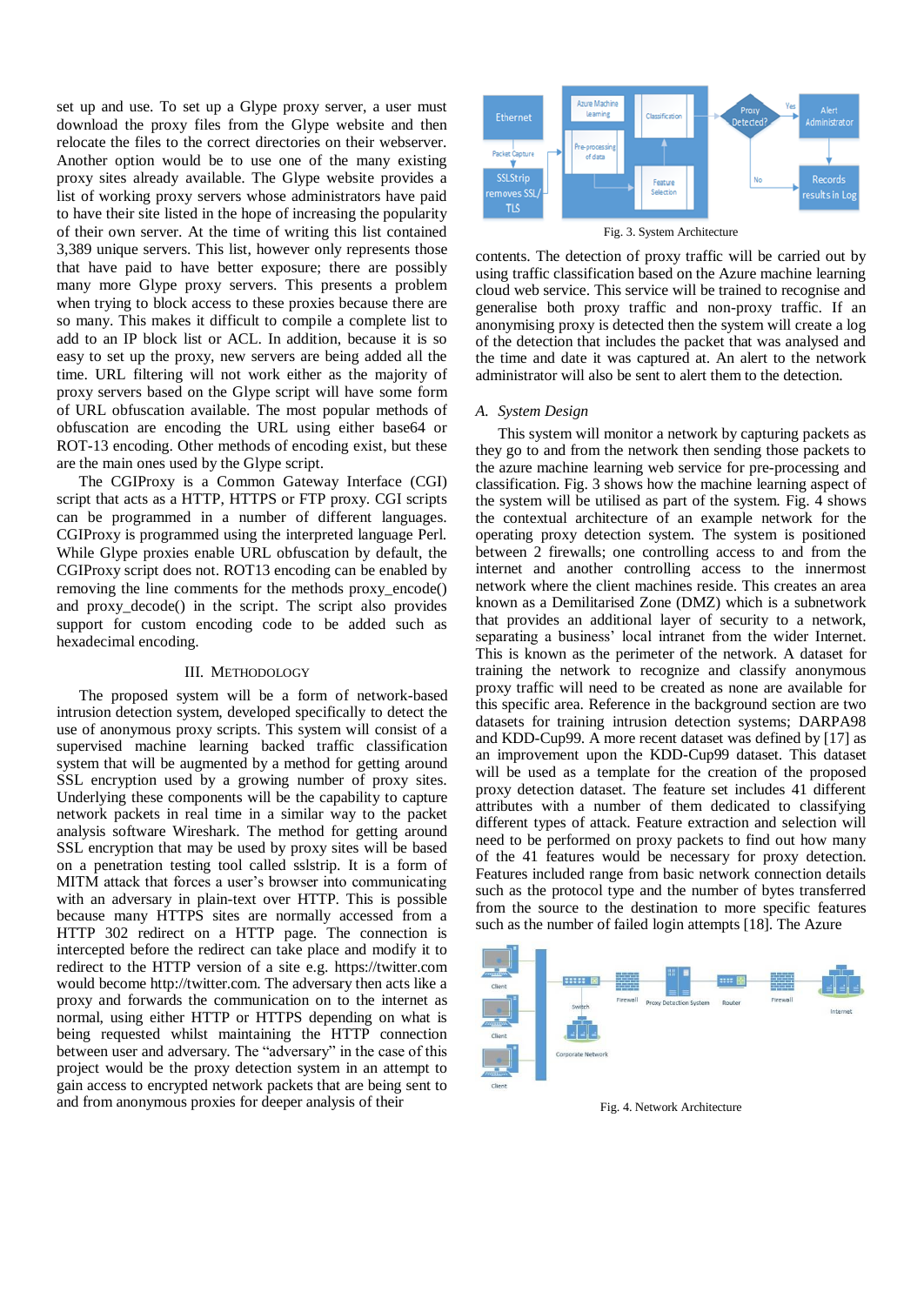module Sweep Parameters can be used when preparing the data to pick the most suited features and reduce the dimensionality of the feature set to increase the classification accuracy of the trained model. For preliminary experiments a dataset of 200 samples will be used. This will be split into 70% samples for training the network and 30% for testing and validating it. This can be done using the Azure module Sample and Split. Once the data has been prepared, it can then be used to train a machine learning model based on one of several algorithms that azure provides. Using azure, it is possible to build and evaluate many different algorithms simply by choosing which algorithm you would like to try and connecting it to the rest of the system by dragging and dropping the module into the correct place. Using the Score Model module to evaluate each algorithm will then allow for the best algorithm to be chosen based on the classification problem. Fig. 5 shows an example machine learning model from the Azure machine learning studio.

#### *B. Software Analysis*

Potential software tools are being investigated for the development of the proxy detection system. These tools include the general programming language Python as well as the network penetration testing tool sslstrip. Python is supported on both Windows and Unix-like based systems which means that the system will not be dependent on a single operating system. It also has generous support for packet snuffing and capture through the inclusion of the Scapy or

Libpcap libraries. SSL stripping is a concept that was developed by Moxie Marlinspike in 2009. It is a form of man



Fig. 5. Example machine learning model from Azure

in the middle attack that allows an attacker to prevent a web browser from upgrading an unencrypted HTTP connection to a HTTPS connection that is encrypted using SSL or TLS. He developed the tool sslstrip that was previously discussed above. The idea behind sslstrip is that users only encountered SSL in one of two ways, they either clicked on a hyperlink such as a login button or through a HTTP 302 redirect. What happens with the 302 redirect is a user will usually not type the "https://" prefix into the URL address bar. Instead they will type in "website.com" which the browser will automatically interpret as a request for "http://www.website.com". If the website being requested only normally runs on HTTPS then the web server of the site will reply to the HTTP request with the 302 redirect code, telling the users browser to request the HTTPS URL instead. Fig. 6 shows what this looks like in the network analysis tool Wireshark.

| <b>HTTP</b> | 337 GET / $HTTP/1.1$ |  |                                    |
|-------------|----------------------|--|------------------------------------|
| <b>HTTP</b> |                      |  | 670 HTTP/1.1 302 Moved Temporarily |

#### Fig. 6. HTTP GET request for a website followed immediately by a 302 redirect

The website requested normally runs on HTTPS as it contains a login form, however the URL request defaulted to HTTP. Therefore the web server sent a redirect telling the browser to instead request the HTTPS version of the website. Sslstrip monitors HTTP traffic on a network and whenever it detects "https://" in a URL request, it intercepts the communication and changes it to "http://". Whenever such a connection is detected, sslstrip will then initiate a SSL connection to the desired server and then forwards on the request as normal as if nothing had changed. This way the server never knows that the connection is being forwarded by sslstrip. Everything that is passed along through this connection can be read and logged in an unencrypted format. Incorporating this into the proxy detection system should theoretically allow for network packets being captured by the system to be in an unencrypted format and for the packets to appear normal outside of the system. This would allow the system to apply its proxy detection techniques to proxy packets that would normally be encrypted and unreadable.

# IV. CONCLUSION

This report has summarised the challenges of detecting anonymising proxy usage and has provided a review into the current techniques and their limitations. Also discussed was the increasing trend regarding the use of the encryption technologies SSL/TLS to obfuscate the activities of an anonymising proxy user. In this report, an alternative method for detecting anonymous proxy usage is proposed. This method involves using machine learning approaches to detect the usage of proxies. Specifically the proposed method will be based on a network intrusion detection system that will make use of a multi-perceptron backpropagation neural network to classify anonymous proxy traffic. This system will be trained from a mixed dataset of HTTP proxy traffic and HTTP traffic that is